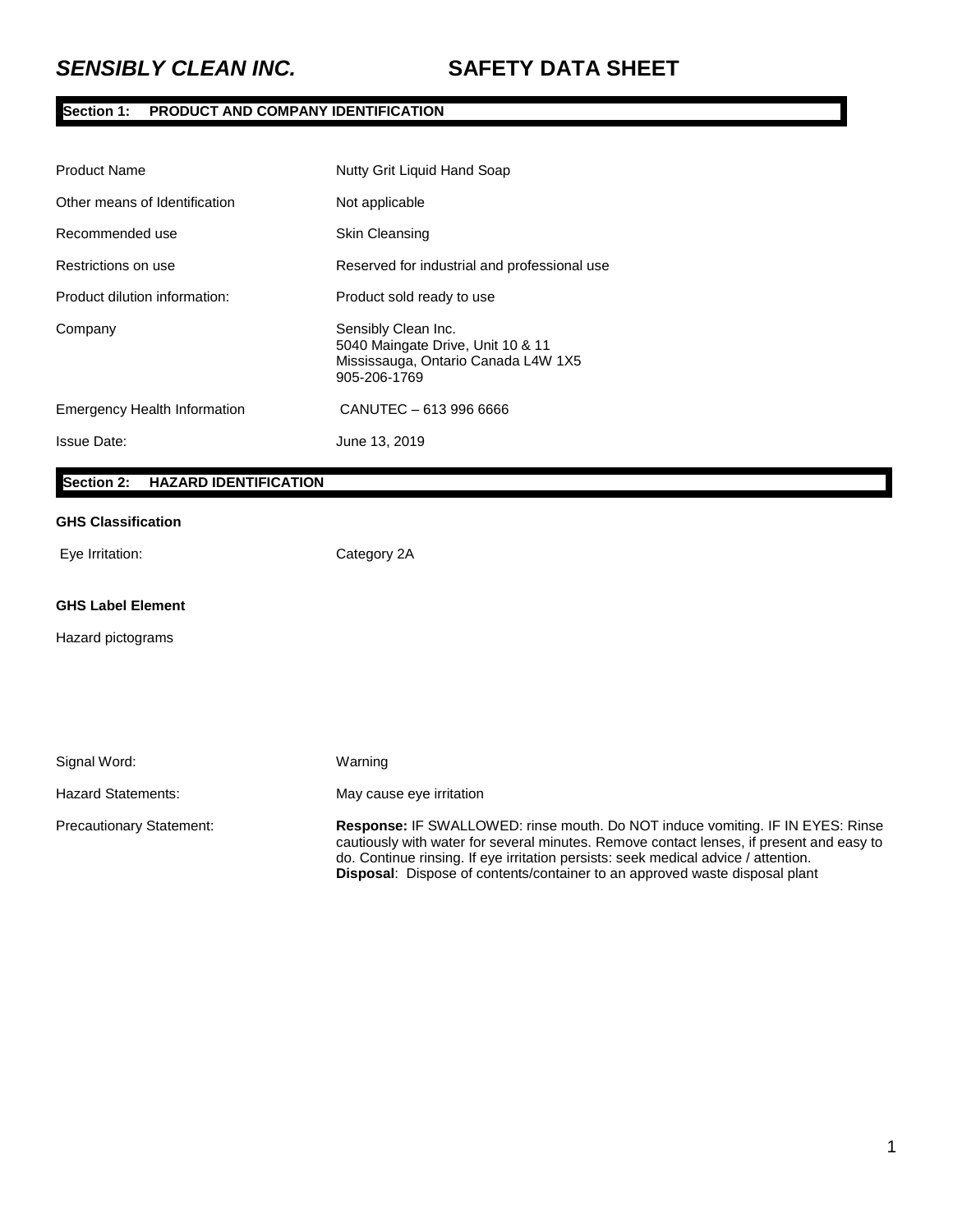## **Section 3: COMPOSITION / INFORMATION ON INGREDIENTS**

Pure substance / mixture: Mixture

Ethoxylated Alcohol 68585-34-2 3-7 Methyl Esther

**CAS-No. CAS-No. CONCERTIBLE CONCERTIBLE CONCENTE CONCENTE CONCERTIBLE CONCENTE CONCENTE CONCERTIBLE CONCERTIBLE CONCERTIBLE CONCERTIBLE CONCERTIBLE CONCERTIBLE CONCERTIBLE CONCERTIBLE CONCERTIBLE CONCERTIBLE CONCERTIB** 

## **Section 4: FIRST AID MEASURES**

| In case of eye contact:                                           | Rinse immediately with plenty of water                                                                                                       |
|-------------------------------------------------------------------|----------------------------------------------------------------------------------------------------------------------------------------------|
| If swallowed:                                                     | Rinse mouth with water. Do NOT induce vomiting. Never give anything by mouth to an<br>unconscious person. Get medical attention immediately. |
| Protection of first-aiders:                                       | No special precautions are necessary for first aid responders                                                                                |
| Notes to Physician:                                               | Treat symptomatically                                                                                                                        |
| Most important symptoms<br>and effects, both acute and<br>delayed | See Section 11 for more detailed information on health effects and symptoms                                                                  |

#### **Section 5: FIREFIGHTING MEASURES**

| Suitable extinguishing media:                     | Use extinguishing measures that are appropriate to local circumstances and the<br>Surrounding environment.                                                                           |
|---------------------------------------------------|--------------------------------------------------------------------------------------------------------------------------------------------------------------------------------------|
| Unsuitable extinguishing media:                   | None Known                                                                                                                                                                           |
| Specific hazards during<br>Firefighting           | Not flammable or combustible                                                                                                                                                         |
| Hazardous combustion products:                    | Decomposition products may include the following materials:<br>Carbon oxides<br>Nitrogen oxides (NOx)<br>Sulphur oxides<br>Oxides of phosphorus                                      |
| Special protective equipment for<br>Firefighters: | Use personal protective equipment                                                                                                                                                    |
| Specific extinguishing methods:                   | Fire residues and contaminated fire extinguishing water must be disposed of in<br>accordance with local regulations. In the event of fire and/or explosion, do not breathe<br>fumes. |
| Risk of explosion:                                | Not Available                                                                                                                                                                        |

### **Section 6: ACCIDENTAL RELEASE MEASURES**

| Personal precautions, protective<br>Equipment and emergency<br>procedures | Ensure cleanup is conducted by trained personnel only. Refer to protective<br>measures listed in sections 7 and 8.                                                                                                                                                        |
|---------------------------------------------------------------------------|---------------------------------------------------------------------------------------------------------------------------------------------------------------------------------------------------------------------------------------------------------------------------|
| Environmental precautions:                                                | Do not allow contact with soil, surface or ground water.                                                                                                                                                                                                                  |
| Methods and materials for<br>Containment and clean up:                    | Stop leak if safe to do so. Contain spillage, and then collect with non-combustible<br>absorbent material (eg: sand, earth, diatomaceous earth, vermiculite) and place in<br>container for disposal according to local / national regulations (see section 13) Flush away |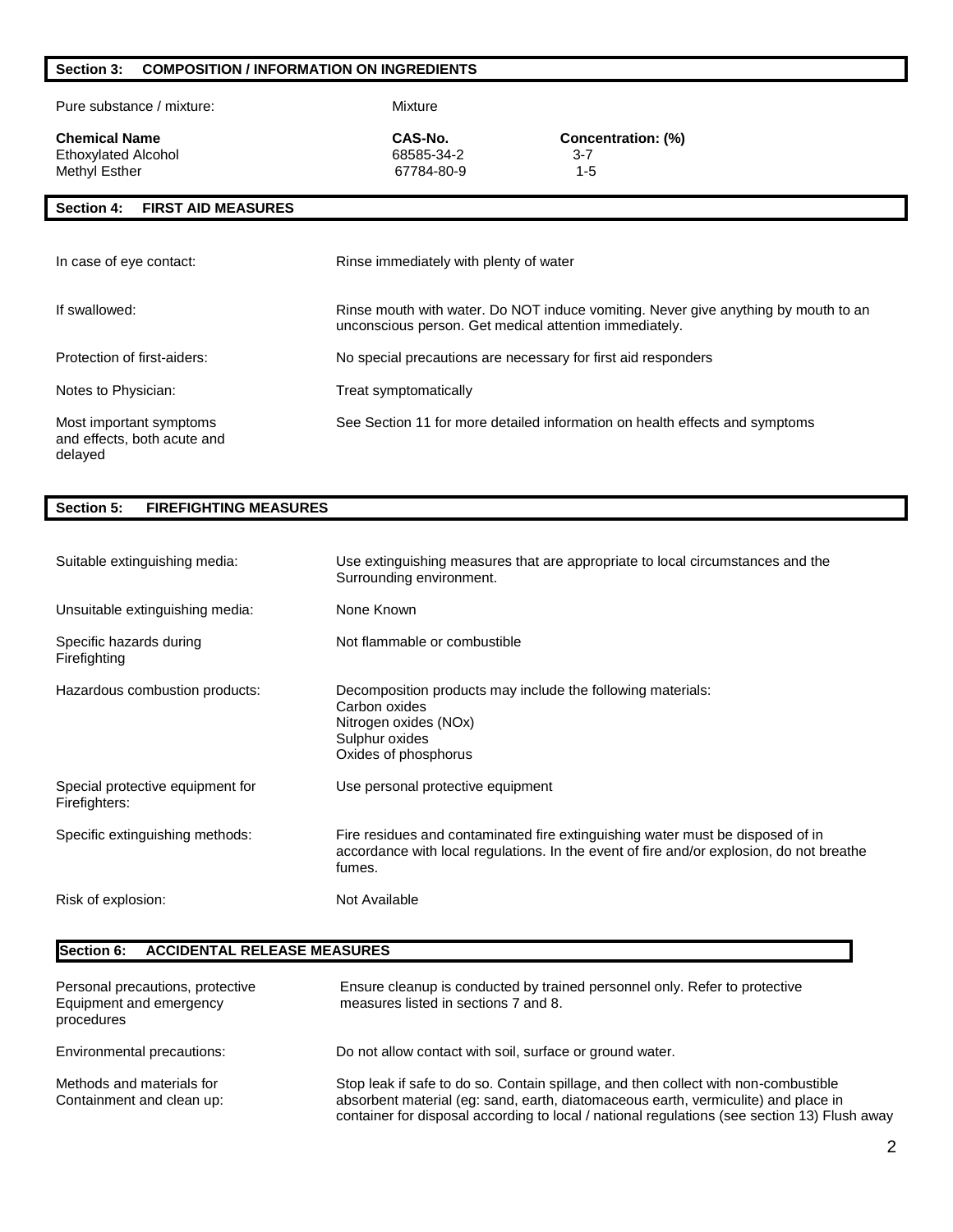#### **Section 7: HANDLING AND STORAGE**

:

 $\Gamma$ 

| Advice on Safe Handling:                                      | No Special Handling Required                       |  |
|---------------------------------------------------------------|----------------------------------------------------|--|
| Conditions for safe storage:                                  | Keep out of reach of children. Keep from freezing. |  |
| Storage temperature:                                          | Zero to 40 degrees                                 |  |
| <b>EXPOSURE CONTROLS / PERSONAL PROCTECTION</b><br>Section 8: |                                                    |  |

### **Components with workplace control parameters**

| <b>COMPONENTS</b>         | CAS-NO.    | Form of<br>Exposure | Permissible<br>Concentration | <b>Basis</b> |
|---------------------------|------------|---------------------|------------------------------|--------------|
| <b>Ethxylated Alcohol</b> | 68585-34-2 | Not known           | Not known                    | Not known    |
| <b>Methyl Esther</b>      | 67784-80-9 | Not known           | Not known                    | Not known    |
|                           |            |                     |                              |              |
|                           |            |                     |                              |              |
|                           |            |                     |                              |              |
|                           |            |                     |                              |              |
|                           |            |                     |                              |              |

| Engineering measures:         | Good general ventilation should be sufficient to control worker exposure to airborne<br>contaminants. |  |
|-------------------------------|-------------------------------------------------------------------------------------------------------|--|
| Personal protective equipment |                                                                                                       |  |
| Eye protection:               | No special protective equipment required                                                              |  |
| Hand protection:              | No special protective equipment required                                                              |  |
| Skin protection:              | No special protective equipment required                                                              |  |
| Respiratory protection:       | No special protective equipment required                                                              |  |
|                               |                                                                                                       |  |

## **Section 9: PHYSICAL AND CHEMICAL PROPERTIES**

| Appearance:<br>Colour:<br>Odour:<br>viscpH<br>Flash point:<br>Odour Threshold:<br>Melting point/freezing point:                                                                                                                                                               | Opaque<br>Green<br>Peppermint<br>$6.0 - 8.0, 100\%$<br>Not Applicable<br>No data available<br>No data available                                                                                        |
|-------------------------------------------------------------------------------------------------------------------------------------------------------------------------------------------------------------------------------------------------------------------------------|--------------------------------------------------------------------------------------------------------------------------------------------------------------------------------------------------------|
| Initial boiling point and<br>boiling range:<br>Evaporation rate:<br>Flammability (solid, gas):<br>Upper explosion limit:<br>Lower explosion limit:<br>Vapour pressure:<br>Relative vapour density:<br>Relative density:<br>Water solubility:<br>Solubility in other solvents: | No data available<br>No data available<br>No data available<br>No data available<br>No data available<br>No data available<br>No data available<br>$1.0 - 1.02, 100\%$<br>Soluble<br>No data available |
| Partition coefficient: n-octanol/water:                                                                                                                                                                                                                                       | No data available                                                                                                                                                                                      |
|                                                                                                                                                                                                                                                                               |                                                                                                                                                                                                        |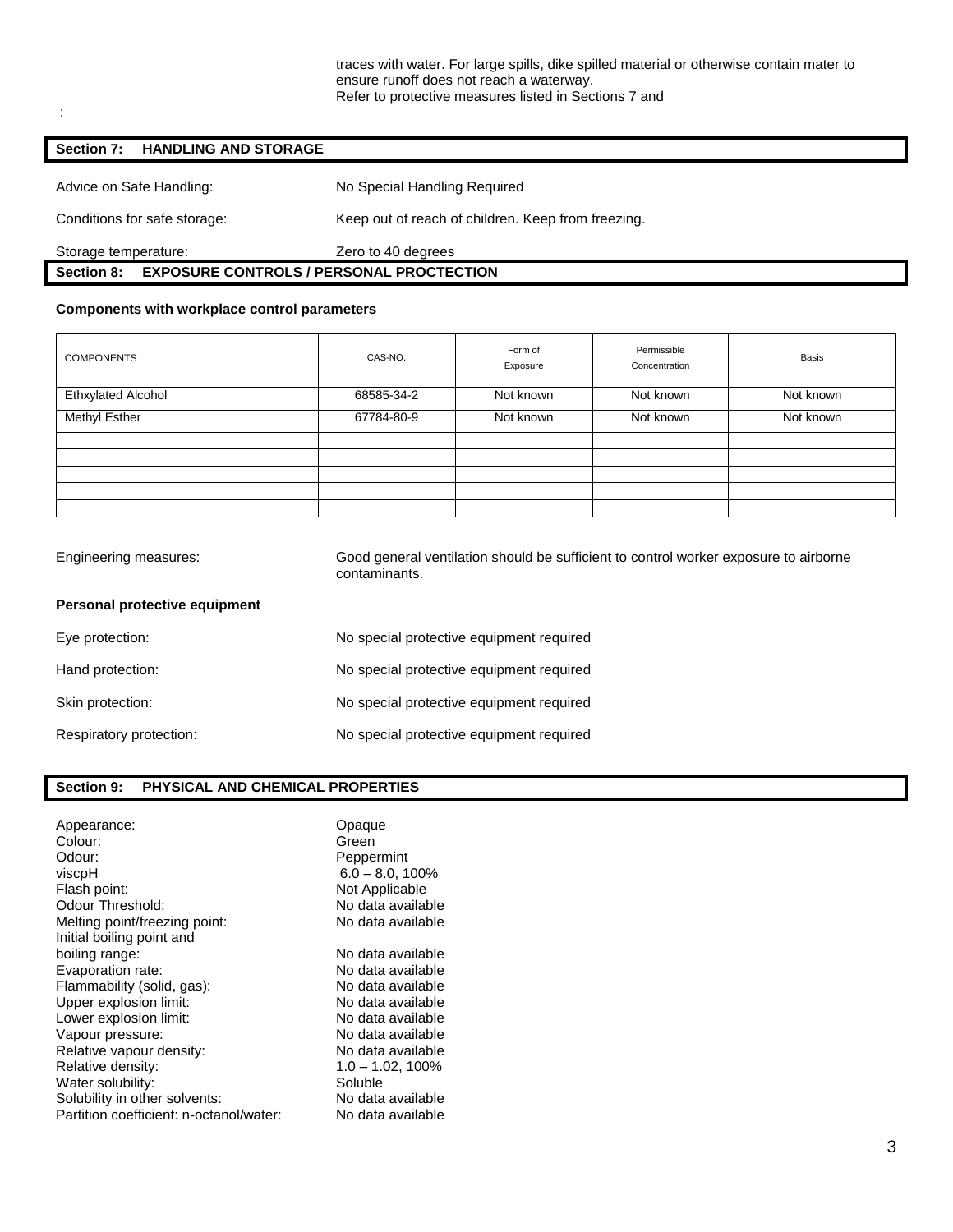Auto-ignition temperature: No data available<br>
Thermal decomposition: No data available Thermal decomposition: No data available<br>Viscosity, kinematic: No data available<br>No data available Viscosity, kinematic: No data available<br>
Explosive properties: No data available<br>
No data available Explosive properties: No data available Oxidizing properties: No data available Molecular weight: No data available<br>VOC: No data available

No data available

### **Section 10: STABILITY AND REACTIVITY**

| Chemical stability:                 | Stable under normal conditions                                                |
|-------------------------------------|-------------------------------------------------------------------------------|
| Possibility of hazardous reactions: | No dangerous reaction known under conditions of normal use                    |
| Conditions to avoid:                | None known                                                                    |
| Incompatible materials:             | None know                                                                     |
| Hazardous decomposition products:   | Decomposition products may include the following materials:<br>Sulphur Oxides |

| Section 11:<br><b>TOXICOLOGICAL INFORMATION</b> |                                                             |  |
|-------------------------------------------------|-------------------------------------------------------------|--|
| Information on likely routes of<br>exposure:    | Eye contact                                                 |  |
| <b>Potential Health Effects</b>                 |                                                             |  |
| Eyes:                                           | May cause eye irritation                                    |  |
| Skin:                                           | May cause skin irritation                                   |  |
| Ingestion:                                      | May cause digestive tract irritation                        |  |
| Inhalation:                                     | May cause nose, throat, and lung irritation.                |  |
| Chronic Exposure:                               | Health injuries are not known or expected under normal use. |  |
|                                                 |                                                             |  |
| <b>Experience with Human Exposure</b>           |                                                             |  |
| Eye Contact:                                    | Redness, Pain, Irritation                                   |  |
| Skin Contact:                                   | No symptoms known or expected                               |  |
| Ingestion:                                      | No symptoms known or expected                               |  |
| Inhalation:                                     | No symptoms known or expected                               |  |
| <b>Toxicity</b>                                 |                                                             |  |
| Acute oral toxicity:                            | No data available                                           |  |
| Acute inhalation toxicity:                      | No data available                                           |  |
| Acute dermal toxicity:                          | No data available                                           |  |
| Skin corrosion/irritation:                      | No data available                                           |  |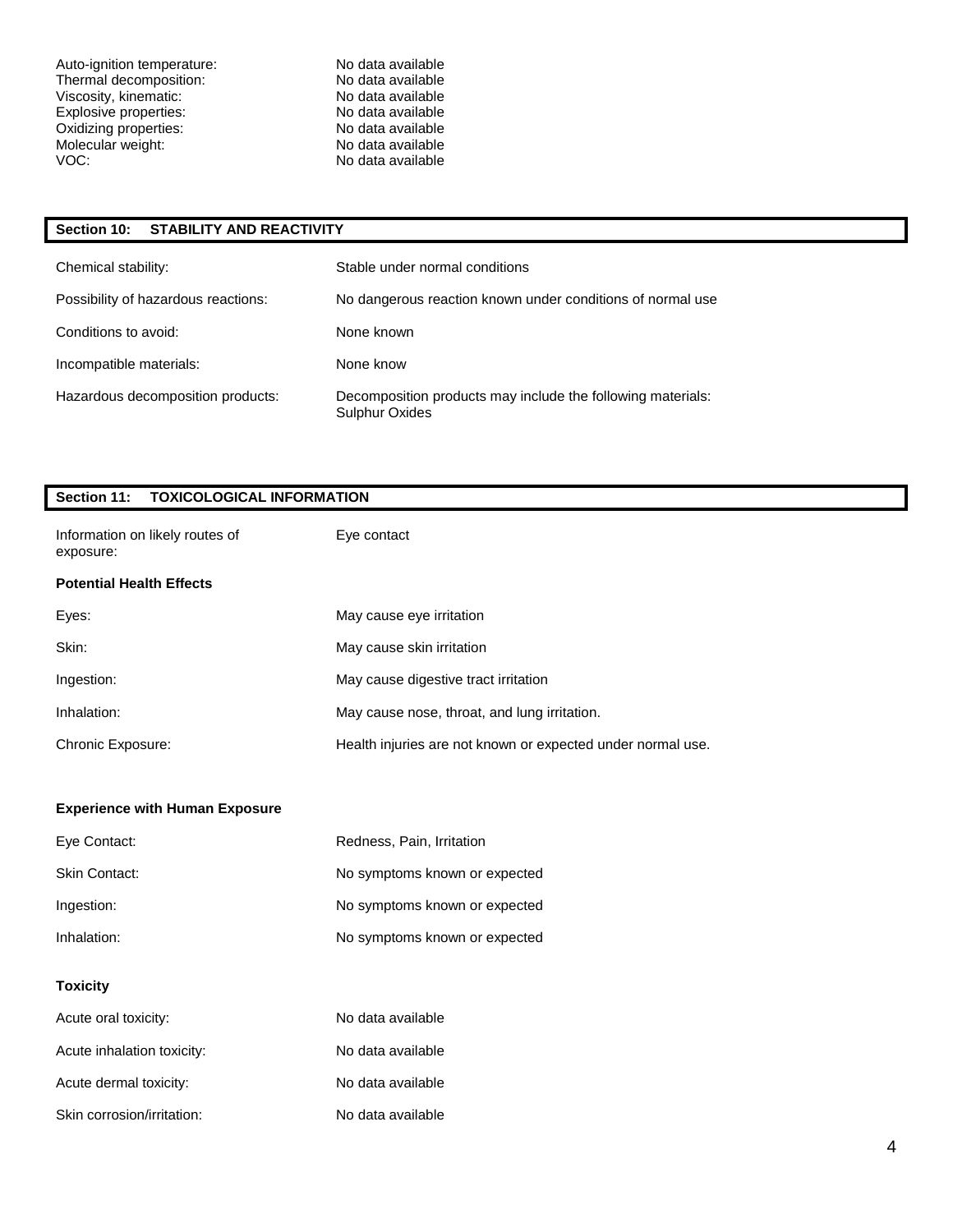| Serious eye damage/eye irritation: | No data available |
|------------------------------------|-------------------|
| Respiratory or skin sensitization: | No data available |
| Carcinogenicity                    | No data available |
| Reproductive effects:              | No data available |
| Germ cell mutagenicity:            | No data available |
| Teratogenicity:                    | No data available |
| STOT – single exposure             | No data available |
| STOT – repeated exposure           | No data available |
| Aspiration toxicity:               | No data available |

| <b>ECOLOGICAL INFORMATION</b><br><b>Section 12:</b> |  |
|-----------------------------------------------------|--|
|-----------------------------------------------------|--|

### **Ecotoxicity**

| <b>Environmental Effects:</b>                                                                                         | This product may be harmful to aquatic life                 |
|-----------------------------------------------------------------------------------------------------------------------|-------------------------------------------------------------|
| <b>Products</b><br>Toxicity to Fish:<br>Toxicity to daphnia and other<br>Aquatic invertebrates:<br>Toxicity to algae: | No data available<br>No data available<br>No data available |
| <b>Components</b>                                                                                                     |                                                             |
| Toxicity to daphnia and other<br>Aquatic invertebrates:                                                               | No data available                                           |
| Persistence and degradability                                                                                         | No data available                                           |
| <b>Bioaccumulative potential</b>                                                                                      | No data available                                           |
| <b>Mobility in soil</b>                                                                                               | No data available                                           |
| Other adverse effects                                                                                                 | No data available                                           |

| <b>DISPOSAL CONSIDERATIONS</b><br>Section 13: |                                                                                                                                                                                                                                 |
|-----------------------------------------------|---------------------------------------------------------------------------------------------------------------------------------------------------------------------------------------------------------------------------------|
| Disposal methods:                             | Where possible, recycling is preferred to disposal or incineration. If recycling is not<br>practical, dispose of in compliance with local regulations. Dispose of wastes in an<br>approved waste disposal facility.             |
| Disposal considerations:                      | Dispose of as unused product. Empty containers should be taken to an approved waste<br>Handling site for recycling or disposal. Do not re-use empty containers. Dispose of in<br>accordance with local and federal regulations. |

## **Section 14: TRANSPORT INFORMATION**

The shipper/consignor/sender is responsible to ensure that the packaging, labeling and markings are in compliance with the selected mode of transport.